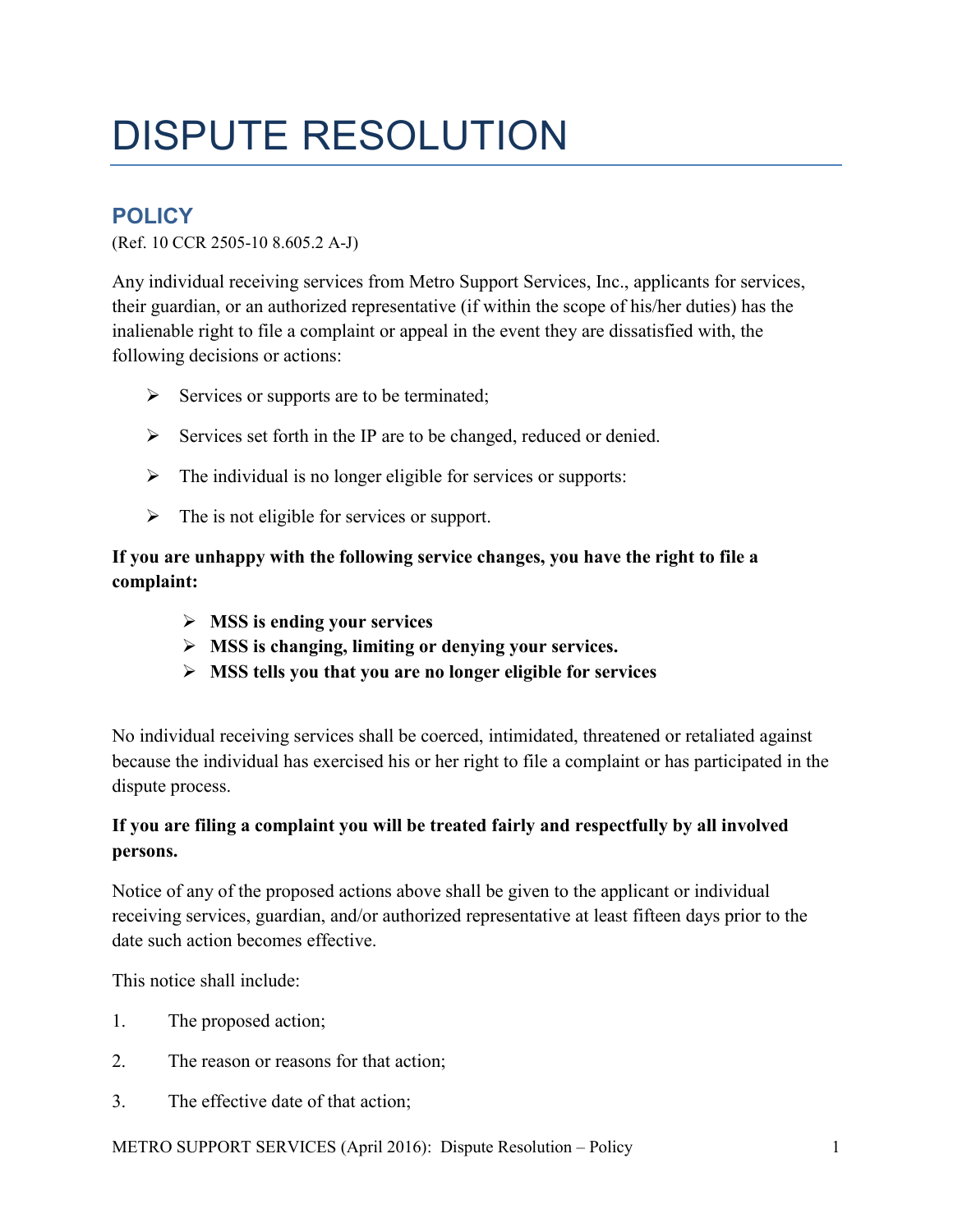- 4. The specific law, regulation, or policy supporting the action;
- 5. The MSS address and the name and address of the Executive Director;
- 6. The dispute resolution procedure, including deadlines for submitting an appeal;
- 7. A statement that the individual has the right to review their record if they so choose, and information on how to access this record;
- 8. Information on the availability of advocacy assistance, including a resource list with the names, addresses, and phone numbers of advocacy organizations; and,
- 9. A statement that services shall not be terminated during an appeal. This statement shall include a description of the services, which are currently, being received and an explanation of how MSS will provide services to a currently enrolled individual during the dispute resolution period.

# **You will be given fifteen days notice before any change in services takes place and the procedure to file the complaint will be explained to you. You will be given information on how to file it and who you can ask for help.**

Applicants for service, individuals receiving services, guardians, and/or authorized representatives shall have the ability to immediately object to the proposed action and may file a complaint/appeal protesting such action.

No individual receiving services may be terminated from services or supports during the dispute resolution process unless there is an emergency situation. Use of dispute resolution procedures shall not prejudice the future provision of appropriate services to the individual in need of and/or receiving services.

There shall be clearly identified procedures for the resolution of disputes which shall indicate that disputes and appeals shall be responded to in a timely fashion (within fifteen days). The Dispute resolution procedure shall be stated in writing, in English. Interpretation of the procedure in native languages other than English and through such modes of communication as may be necessary shall be made available upon request.

The dispute resolution procedure shall be provided, orally and in writing, to individuals receiving services or applicants for service, guardian, and/or authorized representative at the time application for services is made, at the time the individualized plan is developed, any time changes in the plan are contemplated, and upon request by the above named persons.

# **Here is a list of people and phone numbers who would be able to assist in the appeal procedure:**

#### **ARC of Adams County (303) 428-0370**

METRO SUPPORT SERVICES (April 2016): Dispute Resolution – Policy 2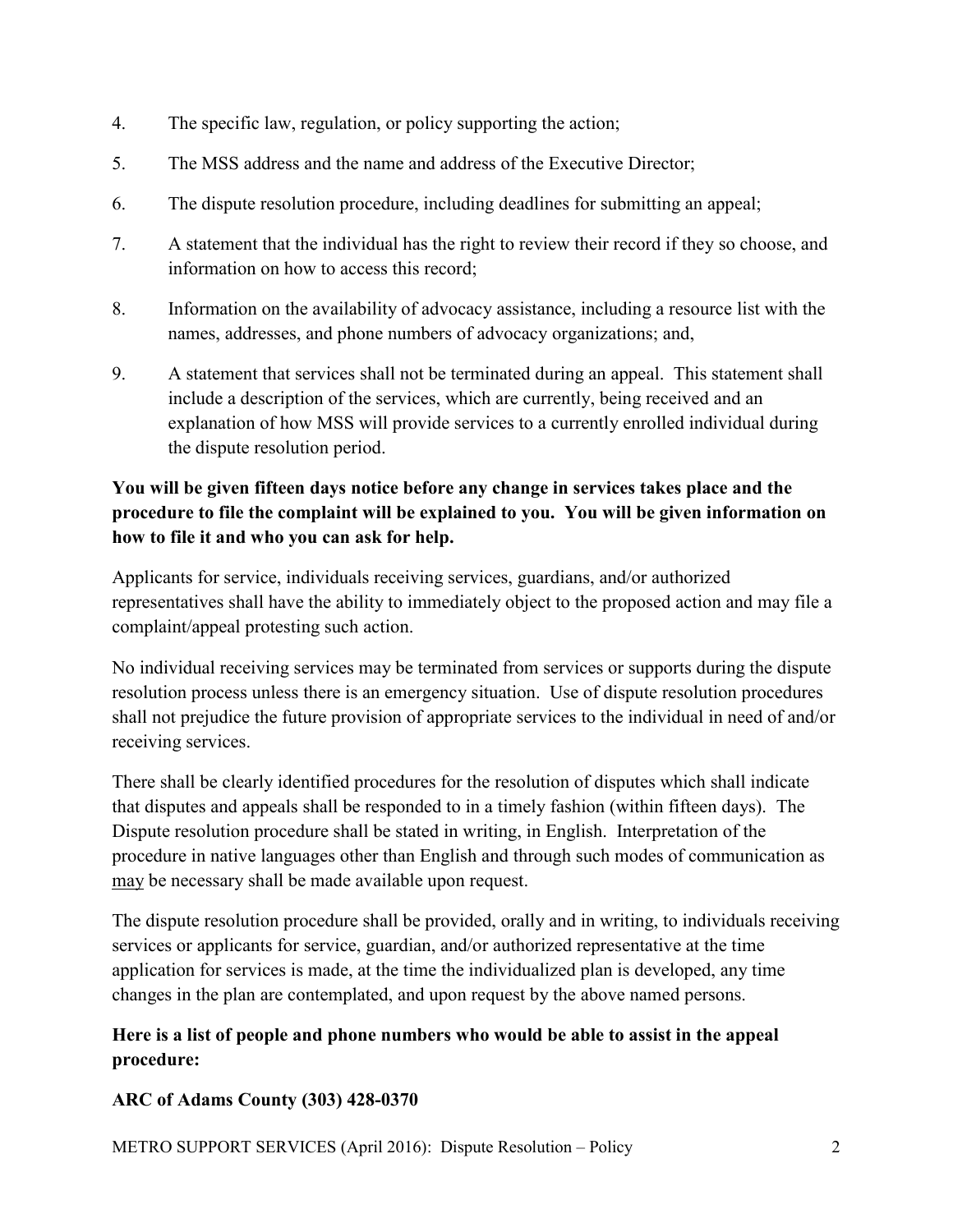#### **ARC of Denver (303) 864-9334**

**ARC of Colorado (303 756-7234** 

**The Legal Center (303) 722-0300** 

#### **North Metro Community Services (303) 457-1001**

#### **Rocky Mountain Human Services (303)636-5600**

#### **The Dispute Resolution Procedures of Metro Support Services, Inc. shall afford due process by providing for**:

- The opportunity for resolution of any dispute through an informal negotiation process which may be waived only by mutual consent. Mediation may be used if both parties voluntarily agree to this process.
- The opportunity of the parties to present information and evidence in support of their position to their impartial decision-maker. The impartial decision-maker will be a designee of Metro Support Services, Inc. The impartial decision maker shall not have been directly involved in a specific decision at issue.
- Timely notification of a meeting (at least 10 days prior to the meeting) to all parties unless waived by the objecting parties.
- Representation by counsel, authorized representative, or other individual if the objecting party desires.
- The opportunity to respond to or question the opposing positions.
- Recording of the proceedings by electronic device or reporter.
- A written decision within 15 days of the meeting setting forth the reasons therefore.
- Notification that if the Dispute is not resolved, the objecting party may request further review.
- Notification to the Department by the community centered board or Metro Support Services of all disputes proceeding according to section 8.605.2.H and the determination made thereon.

# **It is important to note that if the dispute is not resolved, the objecting party may request that the Executive Director Health Care Policy and Finance (HCPF) or his/her designee review the decision.**

Appeal procedures outside the Community Center Board are within the jurisdiction of the Health Care Policy and Finance (HCPF) will proceed as follows:

1. A request to the Executive Director of the Department to review the outcome of the dispute resolution process shall be submitted to the Department within fifteen (15) working days from which the written decision was postmarked.